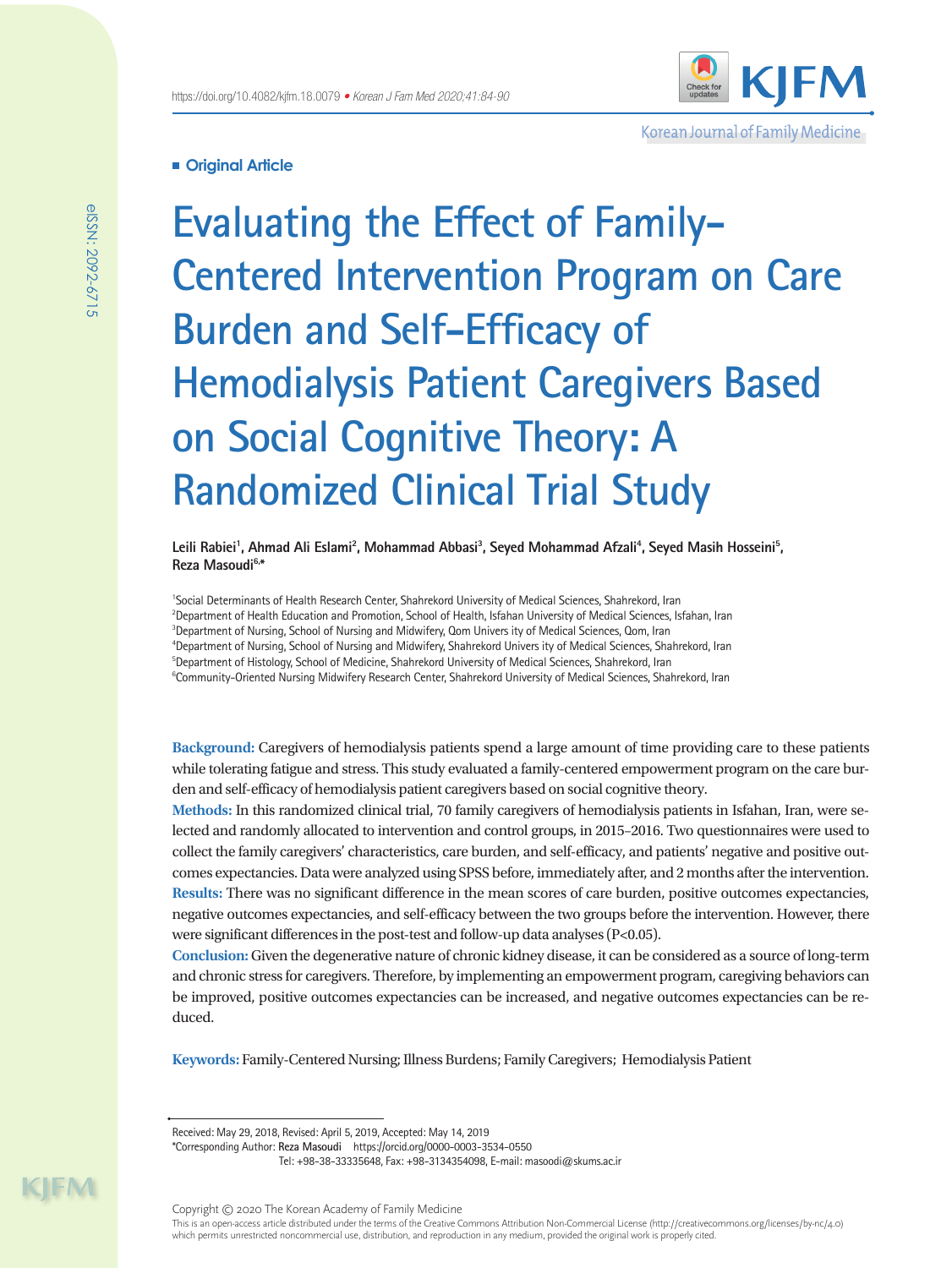# **INTRODUCTION**

The number of people with kidney failure worldwide is rising substantially, with more than 1 million people losing their lives to chronic kidney failure annually.1,2) The incidence rate of chronic kidney failure is increasing not only in western societies, but also in the developing countries,<sup>3)</sup> such that more than 1,500,000 people live on hemodialysis, dialysis, and kidney transplant today, which is predicted to double in the next decade.<sup>4-6)</sup> A comparison of available statistics of recent years reveals that Iran is also facing an increased prevalence of kidney disease patients. Kazemi et al.<sup>7)</sup> in 2011 reported that around 11,000 patients were undergoing dialysis in Iran.

Patients suffering from chronic kidney failure depend on family members for routine tasks. Studies show that the availability of the patient's spouse or other family members improves his/her quality of life.<sup>8,9)</sup> Nowadays, most care for patients with chronic diseases, such as hemodialysis, is delivered by family members. It is estimated that more than 90% of care for chronic patients in the United States is delivered by their families.<sup>5)</sup> Unfortunately, accurate statistics regarding the number of family members caring for patients with chronic diseases, including hemodialysis, are unavailable in Iran, which could be due to insufficient attention towards the families' role in caring for patients and documenting their conditions in the national health system.<sup>4,5)</sup> Compared to the caregivers of other chronic diseases, caregivers of patients with hemodialysis face various difficulties and problems, including frequent hospitalization and multiple drug administration to the patients.10) It should be mentioned that living with kidney failure is stressful and limiting for both the patient and the caregiver.<sup>11,12)</sup> Since the family members usually perform difficult caregiving tasks without any prior instructions, readiness, or preparation, they face many difficulties and challenges in caring for the patient.<sup>12,13)</sup> The pressure of delivering nursing care to the patient and the signs of depression are among the most common negative impacts.<sup>14)</sup> The mere provision of care could threaten the caregivers' well-being, which in turn could hinder the caregiving process. For the caregivers to continue their role, their distress and needs must be addressed.<sup>12,15)</sup> The care provided by caregivers under heavy pressure would also be insufficient. The amount of care needed, the time allocated to the patient per day or week, potential personality disorders in the patients, and the instability of their conditions, and worsening of their condition overnight could be used to predict the amount of physical and mental pressure on the caregiver. In the case of a domestic conflict or dispute, especially between primary and secondary caregivers, less care is provided to the patient.16-18) One of the most important behavioral theories providing a good understanding of the patients' behavior outcomes is the social cognitive theory. The theoretical framework of this theory is based on the assumption that the actualization of the desired behavior results from the integration of cognitive, psychological, and social factors.<sup>10)</sup> Considering the above-mentioned, $15$  the social cognitive theory can also be used in family-centered intervention programs for hemodialysis patient caregivers. Family-centered care in Iran is the best way to identify the needs and physical and psychological problems of families. In this caretaking model, caregivers and other members of the treatment team provides care programs for all family members as caregivers, so that the family involvement in planning, decision-making, and provision of special care can transform a patient-centered care program into a patient-and-family-centered care program.

Therefore, given the increasing number of hemodialysis patients in Iran, its consequences on the country's health system and the patients' families, the importance and complexity of the subject of home caregiving, multiplicity of tasks that caregivers are expected to do for these patients for disease management, and the paucity of research on care-



Figure 1. The CONSORT flow diagram for frequency and procedure of inclusion and exclusion of family caregivers to the interventional stage in intervention and control groups.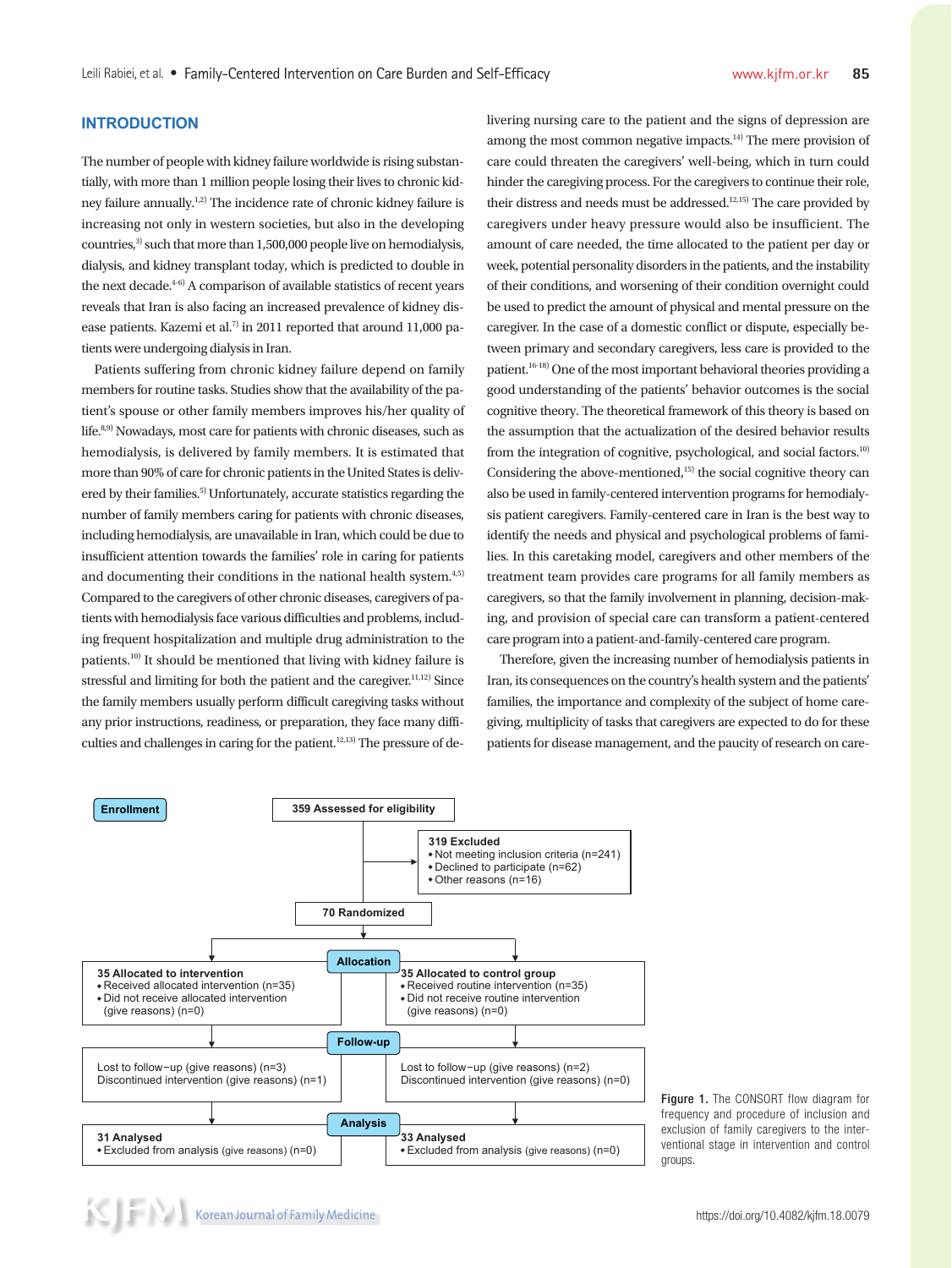givers' needs, the researchers decided to evaluate a family-centered empowerment intervention program on care burden and self-efficacy of hemodialysis patient caregivers based on social cognitive theory.

### **METHODS**

This randomized clinical trial study was conducted in Iran in 2015– 2016. All research projects involving human participants must be submitted for review and approval before their conduction. To this end, the Iranian Nursing Society Review Board approved the study protocol (AHD-038-IRB-41056). The study population consisted of informal caregivers (family members, including parents, spouse, and children), or the first-degree relatives of hemodialysis patients in Al-Zahra Hospital in Isfahan, who were considered as the patient's primary caregiver and had to perform many (supportive, emotional, economic) tasks for the patient. The family members participating in this study were randomly allocated to either the group attending the empowerment intervention program meetings based on the social cognitive theory (intervention group) or the group receiving standard treatment (control group). The study design of this double-blind (participants and analyzers) clinical trial was parallel (Figure 1).

The inclusion criteria were: being a family caregiver according to the patient's statements; the family or the caregiver himself/herself; being the patient's primary caregiver and being assumed to do a wide range of tasks for him/her; aged above 18 years; being able to communicate and observe the rules of the training sessions; lack of history of participation in similar family training sessions (research projects). The exclusion criteria were: being the patient's primary caregiver but unwilling to attend all the training sessions and having a medical record including physical, mental, and psychological illnesses. Of all the people referred to the Al-Zahra (peace be upon him) Teaching Hospital, 70 people (divided into two groups of 35 each; namely, control and intervention) were enrolled in the study through convenience sampling.

After selecting the eligible samples, they were invited in-person and by telephone to attend a briefing session at Al-Zahra Hospital. They were explained the goals of this phase of the study, the process of allocation to intervention and control groups, the likely benefits of intervention for both groups, and the manner of completing the questionnaires. The pre-test was administered to the caregivers using quantitative tools after obtaining their written informed consent to participate in the study. The data collection tool was a two-section questionnaire. The first section included the patient's personal, family, and medical characteristics, and demographic characteristics of the primary caregiver, including age, gender, education level, occupation, monthly income, medical history, patient care-related experience, and relationship to the patient. The second section comprised 7, 5, 3, and 7 questions on care burden, negative outcomes expectancies, positive outcomes expectancies, and self-efficacy, respectively. Each question was rated on a 7-point Likert scale ranging from absolutely disagree to absolutely agree. The items of the care behaviors questionnaire were rated on a 4-point Likert scale. The total scores attained by caregivers on

the questionnaire of the pressure and burden of care were presented as estimates, with scores ranging from 7 to 49. Scores less than 14 indicate a low level of care burden, scores between 15–36 indicate a moderate level of care burden, and scores between 37 and 49 indicate a high care burden. The scores on the negative outcomes expectancies questionnaire ranged from 5 to 35, and the scores on positive outcomes expectancies questionnaire ranged from 3 to 21. The range of self-efficacy questionnaire scores was 7 to 49. The content validity of all the questionnaires has been approved by an expert panel and a cross-sectional study. Cronbach's  $\alpha$  was used to investigate the reliability of the tools used. The alpha coefficients for care burden, self-efficacy, negative outcomes expectancies, and positive outcomes expectancies were 0.89, 0.85, 0.87, and 0.78, respectively.

After randomly allocating the participants to the control and intervention groups (according to random numbers generated by random allocation software), the intervention group was invited to participate in the intervention program at Al-Zahra Hospital: 2 rooms were assigned, one each as education, and the other Patient-family health room. After dividing the treatment group into two groups of 15 to 20 each, a schedule was coordinated with the caregivers based on a prearranged timetable at their convenience regarding the time of implementation and the venue capacity. A written description of the goals, content, and implementation timing was given to them. This program was conducted for each group as a 2-hour session per week for 4 weeks with the assistance of the research team, including a nephrologist, a psychiatric nurse, and a hemodialysis nurse.

A brief description of empowerment intervention program meetings based on social cognitive theory in this study is as follows:

#### **1. First Session**

In the first session, the researcher first introduced himself to the caregivers, welcomed all the potential participants, explained the objectives, and provided a summary of the workshop. The purpose of the first session was to familiarize with each other and break the ice; the participants were asked to introduce themselves and briefly express their expectations and needs.

## **2. Second Session**

The second session aimed to reduce the care burden of the patients. The meeting aimed to solve the caregivers' problems and help them familiarize with and understand the issues.

#### **3. Third Session**

The meeting was conducted as a focus group discussion to collect information and implement self-efficacy improvement strategies for caregivers. The purpose of increasing self-efficacy in this session was to develop and strengthen self-esteem, a sense of competence, selfawareness skills such as knowledge about rights and values, attitudes and strengths, creativity and reinforcement of goal-setting skills, development of self-assessment skills, and self-confidence.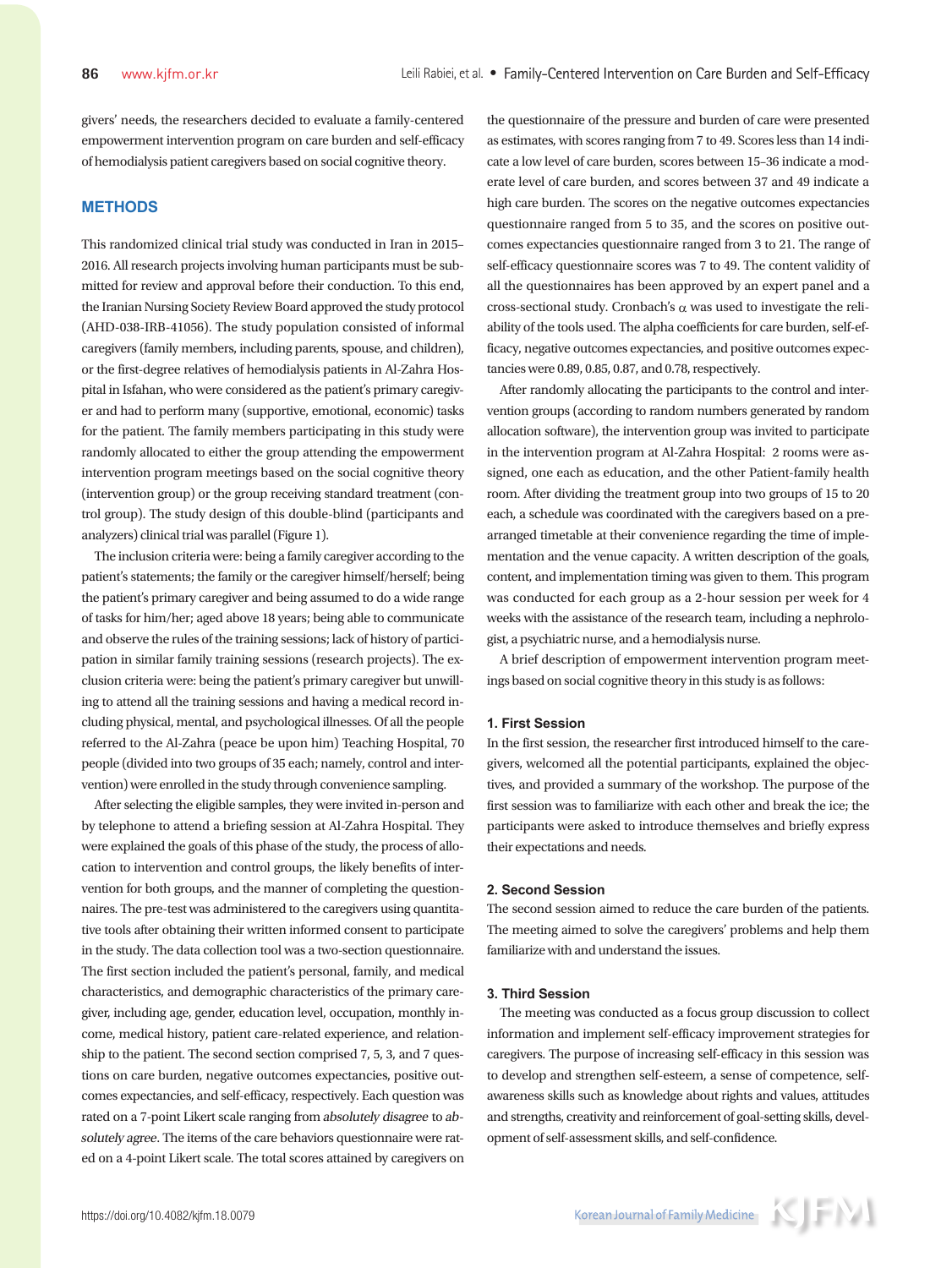## **4. Fourth Session**

A comprehensive explanation of the psychological and spiritual benefits of care was included in the discussions about the strategies in this session. The purpose of the meeting was to increase the caregivers' positive expectancies and reduce their negative expectancies from patient care. During the meeting, caregivers were asked to think about the psychological and spiritual benefits of taking care of the patient and complete the relevant practice sheets and assignments. CDs and booklets were provided to the caregivers after the session.

The control group also received routine training pamphlets and brochures during the study. The researcher's contact number was also given to the participants so that they could provide further advice, if necessary.

Following the ethical considerations of research, after implementing the family-centered intervention program in the intervention group, which included two general sessions, an educational booklet, and a CD, it was also implemented for the caregivers in the control group. Data analysis included independent t-test, chi-square test, repeatedmeasures analysis of variance (ANOVA), two-way ANOVA, and paired t-test. The significance level was considered to be <0.05.

# **RESULTS**

The control and intervention groups were demographically evaluated at baseline (Table 1). The majority of caregivers in the intervention group (35.7%) and the control group (35.6%) were aged between 32–39 years. There was no significant difference in age between the two

|                                                                |                                                             | Group                                 |                                    |         |  |
|----------------------------------------------------------------|-------------------------------------------------------------|---------------------------------------|------------------------------------|---------|--|
| Characteristic                                                 | Category                                                    | <b>Treatment</b><br>group $(N=31)$    | Control<br>group $(N = 33)$        | P-value |  |
| Sex                                                            | Men<br>Women                                                | 15.6<br>84.4                          | 23.8<br>76.2                       | 0.16    |  |
| Age $(y)$                                                      | $20 - 29$<br>$30 - 39$<br>$40 - 49$<br>$50 - 59$            | 5.1<br>35.7<br>14.7<br>2.2            | 7.2<br>35.6<br>16.9<br>21.6        | 0.51    |  |
| Education                                                      | $\geq 60$<br>Elementary<br>Guide<br>High school<br>Academic | 24.3<br>39.3<br>16.7<br>19.3<br>34.7  | 18.7<br>41<br>22.2<br>15.7<br>21.1 | 0.27    |  |
| Duration of<br>family caregivers'<br>patients' diseases<br>(y) | <1<br>$1 - 3$<br>$4 - 5$<br>$\geq 6$                        | 3.3<br>52.4<br>25.7<br>18.6           | 6.6<br>53.7<br>27.8<br>12.9        | 0.64    |  |
| Marital status                                                 | Married<br>Single                                           | 79.9<br>20.1                          | 73.2<br>26.8                       | 0.21    |  |
| Duration of care (h)                                           | $<$ 3<br>$3 - 6$<br>$7 - 10$<br>$\geq 10$                   | 2.4<br>38.1<br>50 <sup>°</sup><br>9.5 | 2.2<br>47<br>46.7<br>6.3           | 0.59    |  |

Values are presented as %.

groups based on independent t-test (P=0.641). The majority of caregiv-

The results of the present study showed that there was no significant difference in the mean score of care burden between the two groups before the intervention. However, this difference was significant in post-test and follow-up data analysis based on two-way ANOVA (P≤0.05). An independent t-test was performed to evaluate the effect of training on care burden post-intervention. The test revealed a significant difference in the mean score between the pre-intervention and post-intervention in the intervention group (t=68.46, P<0.001), whereas the difference was insignificant in the control group (t=21.1, P=0.34). The repeated-measures ANOVA results in the intervention group showed a significant difference in the trend of changes in the mean score among the three measurements, whereas it was insignificant in the control group. The overall effect size of training in the three measurements of the intervention group was 0.27, while the effect of training was 0.021 in the second measurement (post-intervention) compared to the control group (Table 2).

The findings revealed no significant difference in the mean score of negative outcomes expectancies between the two groups before the intervention. However, this difference was significant in the post-test (P≤0.05). An independent t-test was used to evaluate the effect of training on decreasing negative outcomes expectancies in post-intervention data analysis. A significant difference in the mean score was found Table 1. Demographic variables **and the intervention and post-intervention in the interven-** Table 1. Demographic variables

Table 2. Mean scores of within and between groups of the care burden in treatment and control groups in three stages of measurement

|                        |                        | Time                      |                           |
|------------------------|------------------------|---------------------------|---------------------------|
| Group                  | Pre-treatment          | Post-treatment            | 2 mo after<br>treatment   |
| Treatment group (N=31) | $37.22 + 4.30$         | $32.96 + 4.92$            | $34.16 + 5.46$            |
| Control group (N=33)   | $37.81 + 3.21$         | $38.63 + 4.61$            | $38.91 + 4.86$            |
| Independent t-test     | $t=0.25$<br>$P = 0.61$ | $t = 6.46$<br>$P = 0.003$ | $t = 4.53$<br>$P = 0.037$ |

Values are presented as mean±standard deviation, unless otherwise stated. The range of care burden scores is between 7 and 49.

Table 3. Mean scores of intra- and inter-group of negative outcome expectations in intervention and control groups in three stages of measurement

|                          | <b>Time</b>                     |                           |                         |  |  |
|--------------------------|---------------------------------|---------------------------|-------------------------|--|--|
| Group                    | Post-treatment<br>Pre-treatment |                           | 2 mo after<br>treatment |  |  |
| Treatment group $(N=31)$ | $22.02 + 6.01$                  | $17.13 + 5.70$            | $18.91 + 5.12$          |  |  |
| Control group (N=33)     | $21.28 + 6.09$                  | $21.24 + 5.94$            | $20.94 + 5.44$          |  |  |
| Independent t-test       | $t=0.52$<br>$P = 0.61$          | $t = 7.88$<br>$P = 0.007$ | $t=0.52$<br>$P = 0.61$  |  |  |

Values are presented as mean±standard deviation, unless otherwise stated. The range of negative expectation scores is between 5 and 35.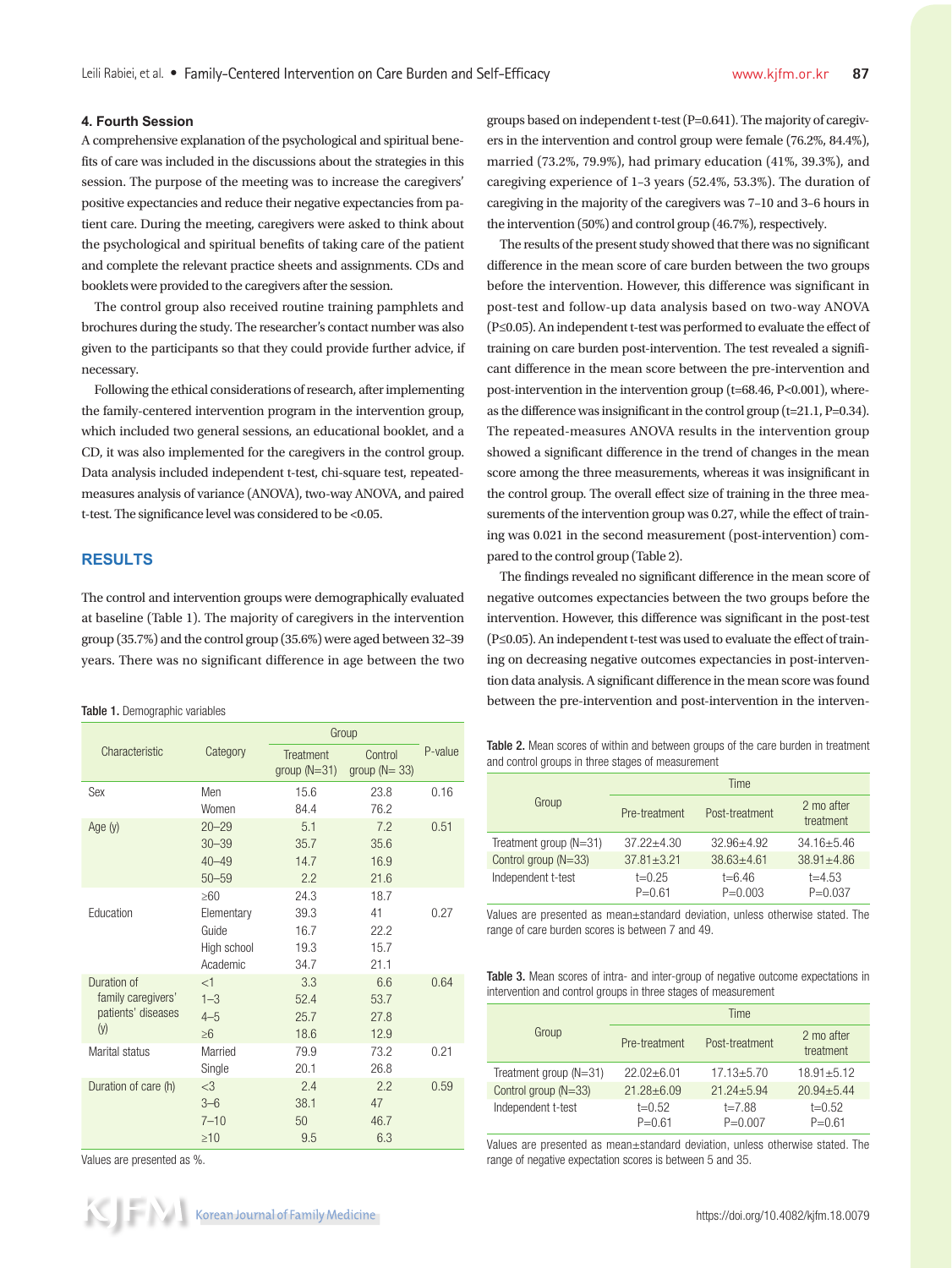tion group ( $t=7.29$ ,  $P<0.001$ ), whereas the difference in the control group ( $t=1.60$ ,  $P=0.42$ ) was insignificant. The repeated-measures ANOVA results in the intervention group showed a significant difference in the trend of changes in the mean score among the three measurements. However, it was not significant in the control group. The overall effect size of the training in the three measurements of the intervention group was 0.01, and the effect of training was 0.29 in the second measurement compared to the control group (Table 3).

No significant difference in the mean score of positive outcomes expectancies was found between the two groups before the intervention. This difference was significant in the post-test and follow-up based on the two-way ANOVA results (P≤0.05). The results revealed a significant difference in the mean score of positive outcomes expectancies between pre-intervention and post-intervention in the intervention group (t=5.42, P<0.001), whereas the corresponding difference in the control group was not significant ( $t=1.01$ ,  $P=0.33$ ). The repeated-measures ANOVA results in the intervention group showed a significant difference in the trend of change in the mean scores among the three measurements. However, this difference was insignificant in the control group. The overall effect size of the training in the three measurements of the intervention group was 0.38, and the effect of training was obtained 0.22 in the second measurement compared to the control group. The results indicated that the time factor was effective in decreasing the score of positive outcomes expectancies in the intervention group, but this effect was low so that there was no significant dif-

ference in the mean score of positive outcomes expectancies between the two groups at 2-month follow-up (Table 4).

The results of our study also revealed no significant difference in the mean score of self-efficacy between the two groups before the intervention. This difference was significant in the post-test and follow-up based on the two-way ANOVA results (P<0.05). Post-intervention data analysis was performed to evaluate the effect of training on the increase in self-efficacy, which showed a significant difference in mean score before and after the intervention in the intervention group (t=5.04, P<0.001), whereas the corresponding difference in the control group was not significant (t=0.69, P=0.49). As compared to the control group, the repeated-measures ANOVA results in the intervention group showed a significant difference in the trend of change in the mean score among the three measurements. The overall effect of training in the three measurements of the intervention group was 0.26, and the effect of training in the second measurement was 0.05 (Table 5).

### **DISCUSSION**

The findings of this study showed that the mean score of care burden in the intervention group decreased both immediately and 2 months after the implementation of the empowerment program compared to pre-intervention, whereas the care burden in the control group intensified, but not significantly.

Table 4. Mean scores of intra- and inter-group of positive outcome expectations in intervention and control groups at three stages of measurement

| Group                    | Time                   |                         |                           | Repeated-measure by analysis of variance    |                                            |                                           |
|--------------------------|------------------------|-------------------------|---------------------------|---------------------------------------------|--------------------------------------------|-------------------------------------------|
|                          | Pre-treatment          | Post-treatment          | 2 mo after treatment      | Time                                        | Group                                      | Groupxtime                                |
| Treatment group $(N=31)$ | $12.81 + 3.51$         | $16.51 + 3.72$          | $16.01 + 3.55$            | $F(2,60)=18.61$<br>P < 0.001<br>$ES = 0.38$ | $F(1,62)=8.15$<br>$P = 0.006$<br>$ES=0.12$ | $F(2,62)=17.93$<br>P < 0.001<br>$ES=0.22$ |
| Control group $(N=33)$   | $12.39 + 4.38$         | $12.45 + 3.95$          | $12.55 + 4.31$            | $F(2,64)=0.7$<br>$P = 0.53$<br>$ES = 0.021$ |                                            |                                           |
| Independent t-test       | $t=0.17$<br>$P = 0.68$ | $t = 6.09$<br>P < 0.001 | $t = 4.16$<br>$P = 0.001$ |                                             |                                            |                                           |

Values are presented as mean±standard deviation, unless otherwise stated. The range of positive outcome expectations scores is between 3 and 21. ES, effect size.

| Table 5. Mean scores of inter- and intra-group of self-efficacy in intervention and control groups in three stages of measurement |  |  |  |  |  |
|-----------------------------------------------------------------------------------------------------------------------------------|--|--|--|--|--|
|-----------------------------------------------------------------------------------------------------------------------------------|--|--|--|--|--|

| Group                    | <b>Time</b>           |                         |                         | Repeated-measure by analysis of variance    |                                            |                                             |
|--------------------------|-----------------------|-------------------------|-------------------------|---------------------------------------------|--------------------------------------------|---------------------------------------------|
|                          | Pre-treatment         | Post-treatment          | 2 mo after treatment    | Time                                        | Group                                      | Groupxtime                                  |
| Treatment group $(N=31)$ | $27.35 + 7.35$        | $33.06 + 5.73$          | $26.21 + 6.42$          | $F(2,60)=19.61$<br>P < 0.001<br>$ES = 0.38$ | $F(1,62)=15.17$<br>P < 0.001<br>$ES=0.197$ | $F(2,62)=15.44$<br>P < 0.001<br>$ES = 0.20$ |
| Control group $(N = 33)$ | $26.01 + 6.28$        | $26.21 + 6.42$          | $26.78 + 6.35$          | $F(2,64)=1.57$<br>$P=0.22$<br>$ES = 0.05$   |                                            |                                             |
| Independent t-test       | $t=0.68$<br>$df = 68$ | $t = 6.49$<br>P < 0.001 | $t = 5.12$<br>P < 0.001 |                                             |                                            |                                             |

Values are presented as mean±standard deviation, unless otherwise stated. The range of self-efficacy scores is between 7 and 49. df, degrees of freedom; ES, effect size.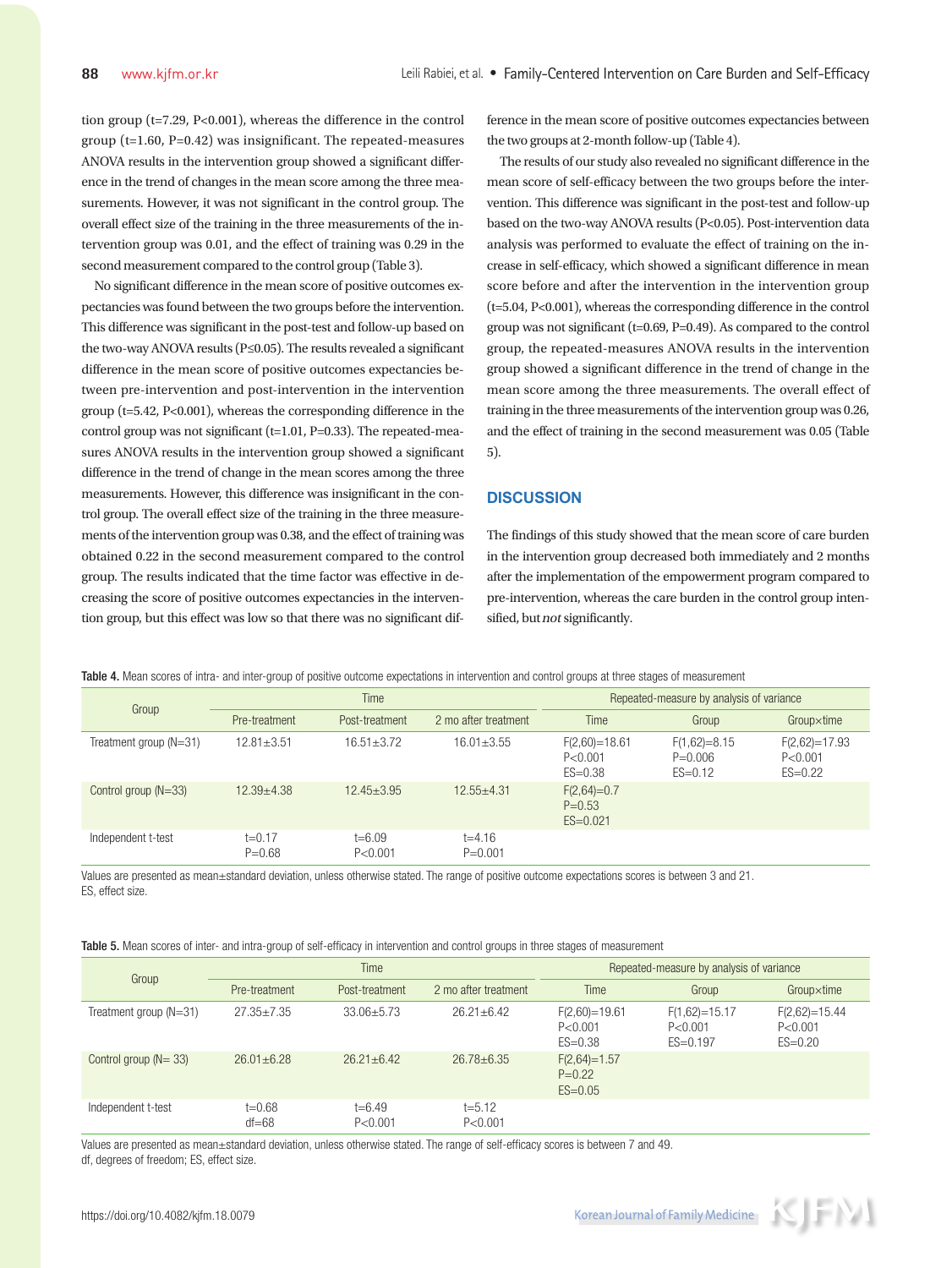Care burden refers to issues that are extremely challenging to the patients and their families. They usually report numerous health issues. Since the care burden is not a disease but a latent problem, both the patient and the caregiver suffer from it. They strongly need to be understood and supported.<sup>19)</sup> In another study in a similar setting, Magliano et al.<sup>20)</sup> in 2006 examined the effectiveness of a family intervention to reduce the care burden in the family caregivers of schizophrenic patients. After a 6-month intervention, consistent with our findings, a significant improvement in mental status and social functioning of the patients and a reduction in care burden in the caregivers were reported.

The findings of this study on the negative outcomes expectancies of caregivers showed that the mean scores in the intervention group decreased immediately after the intervention. However, the difference was not significant 2 months later. As for the positive outcomes expectancies, the current study showed that the mean score in the intervention group significantly increased immediately and 2 months after the intervention.

The study of Bullen et al.<sup>21)</sup> in 2014 also revealed that merely participating in an intervention program would not help overcome perceived barriers and reduce negative cognitive-behavioral processes toward caregiving but would increase perceived benefits, which is consistent with the results of the present study.

Moreover, the findings of this study on self-efficacy of caregivers showed that the mean self-efficacy score in the intervention group increased immediately and 2 months after the intervention compared to pre-intervention, but it was unchanged in the control group.

Nogales-Gonzalez et al.<sup>22)</sup> in 2015 conducted a similar study in which they observed that caregivers with high self-efficacy are protected against the risks of negative outcomes expectancies of care while focusing on their abilities to overcome weaknesses and failures. Additionally, the roles and responsibilities related to care, along with other roles in life, may be a challenge facing personal growth. Harmell et al.23) in 2011 observed positive self-efficacy effects on physiological indices of body and health behaviors in caregivers of Alzheimer's patients. According to the available evidence, educators can play a significant role in improving the self-efficacy of caregivers of the elderly with Alzheimer's. Furthermore, Huang et al. $24$  in 2013 reported that a home-based caregiver training program increased the self-efficacy of caregivers in managing patient behavioral problems. These results are consistent with the results of our study.

Recent meta-analyses of interventions for caregivers show inconsistent results, requiring further attention. Interventions with multiple components compared to individual interventions, such as the use of support groups along with training, have been reported to increase self-efficacy and reduce care burden among caregivers.<sup>14,25)</sup>

Sorensen et al.26) in 2002 similarly found that individual intervention for each caregiver was more effective in increasing their welfare and self-efficacy than group intervention. However, group interventions have been reported to be more effective in addressing the symptoms of the patients. They reported that the impact of interventions designed for caregivers lasted for about 7 months; few studies have been conducted with long-term follow-ups. In a study, counseling caused an increase in the quality of life and reduced the care burden among caregivers of stroke survivors.<sup>26,27)</sup> The findings of our study also showed that a group empowerment intervention program effectively reduced care burden and increased self-efficacy in caregivers.

The limitations of this study include the short duration of the intervention and the difficulties of caregivers' follow-up, which prevented us from following up on the caregivers for a longer period. It is, therefore, suggested that subsequent studies should include long-term interventions with an increased number of follow-ups.

In conclusion, the results of the present study showed that caring for a hemodialysis patient can induce stressful situations for caregivers, and empowering caregivers through the implementation of interventions to learn the methods of patient care management will improve their well-being. Therefore, the care burden of caregivers can be reduced, and their self-efficacy can be improved by implementing empowerment programs.

# **CONFLICT OF INTEREST**

No potential conflict of interest relevant to this article was reported.

# **ACKNOWLEDGMENTS**

This article was derived from a Ph.D. thesis (code: 393792) approved at the Isfahan University of Medical Sciences. The authors would like to thank the Vice-Chancellor of Research and Technology of the Isfahan University of Medical Sciences for financial support. The researcher also acknowledges with gratitude the contributions and sincere cooperation of patients and their respectable families and all the other centers for assisting in this research.

#### **ORCID**

Leili Rabiei: https://orcid.org/0000-0002-5269-2315 Ahmad Ali Eslami: https://orcid.org/0000-0002-6845-539X Mohammad Abbasi: https://orcid.org/0000-0003-1698-5281 Seyed Mohammad Afzali: https://orcid.org/0000-0003-2597-3178 Seyed Masih Hosseini: https://orcid.org/0000-0003-2785-5247 Reza Masoudi: https://orcid.org/0000-0003-3534-0550

## **REFERENCES**

- 1. Docherty A, Owens A, Asadi-Lari M, Petchey R, Williams J, Carter YH. Knowledge and information needs of informal caregivers in palliative care: a qualitative systematic review. Palliat Med 2008;22:153-71.
- 2. US Renal Data System. Annual data report: incidence and prevalence [Internet]. Minneapolis (MN): US Renal Data System; 2009 [cited 2017 Oct 15]. Available from: http://www.usrds.org/adr.htm.
- 3. Terrill B. Renal nursing: a practical approach. Ascot Vale: Ausmed